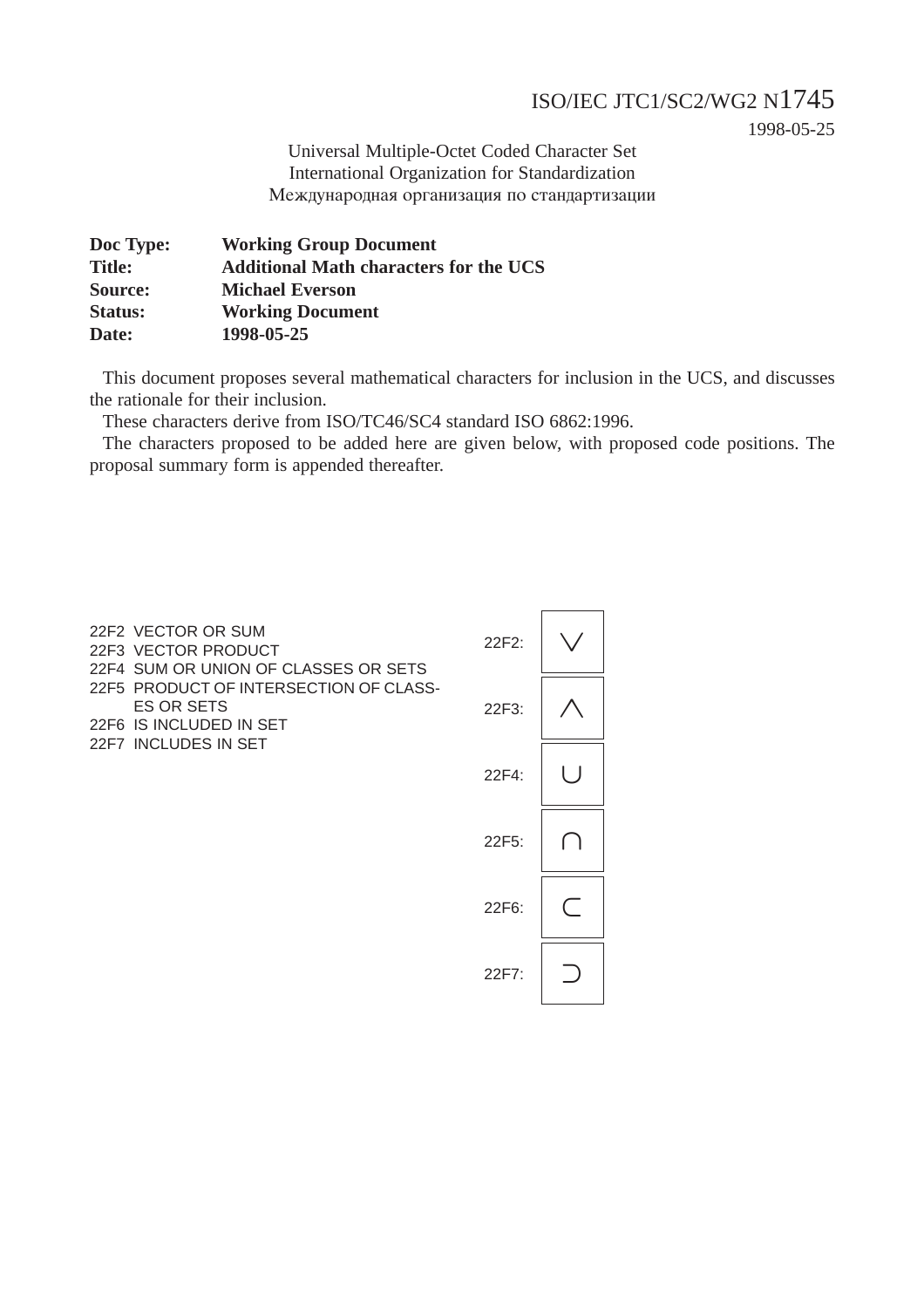# **A. Administrative**

**1. Title** Additional Math characters for the UCS **2. Requester's name** Michael Everson, EGT (WG2 member for Ireland) **3. Requester type** Expert contribution **4. Submission date** 1998-05-25 **5. Requester's reference 6a. Completion** This is a complete proposal. **6b. More information to be provided?** No

# **B. Technical -- General**

**1a. New script? Name?** No. **1b. Addition of characters to existing block? Name?** Yes. Mathematical symbols **2. Number of characters** 6 **3. Proposed category** Category A **4. Proposed level of implementation and rationale** Level 1 noncombining characters. **5a. Character names included in proposal?** Yes **5b. Character names in accordance with guidelines?** Yes **5c. Character shapes reviewable?** Yes **6a. Who will provide computerized font?** Michael Everson, Everson Gunn Teoranta **6b. Font currently available?** Yes **6c. Font format?** TrueType **7a. Are references (to other character sets, dictionaries, descriptive texts, etc.) provided?** Yes. ISO 6862:1996 **7b. Are published examples (such as samples from newspapers, magazines, or other sources) of use of proposed characters attached?** Hardcopy is provided to WG2 for distribution. See also http://www.indigo.ie/egt/standards/iso10646/pdf/iso-6862.pdf **8. Does the proposal address other aspects of character data processing?** No.

# **C. Technical -- Justification**

**1. Contact with the user community?**